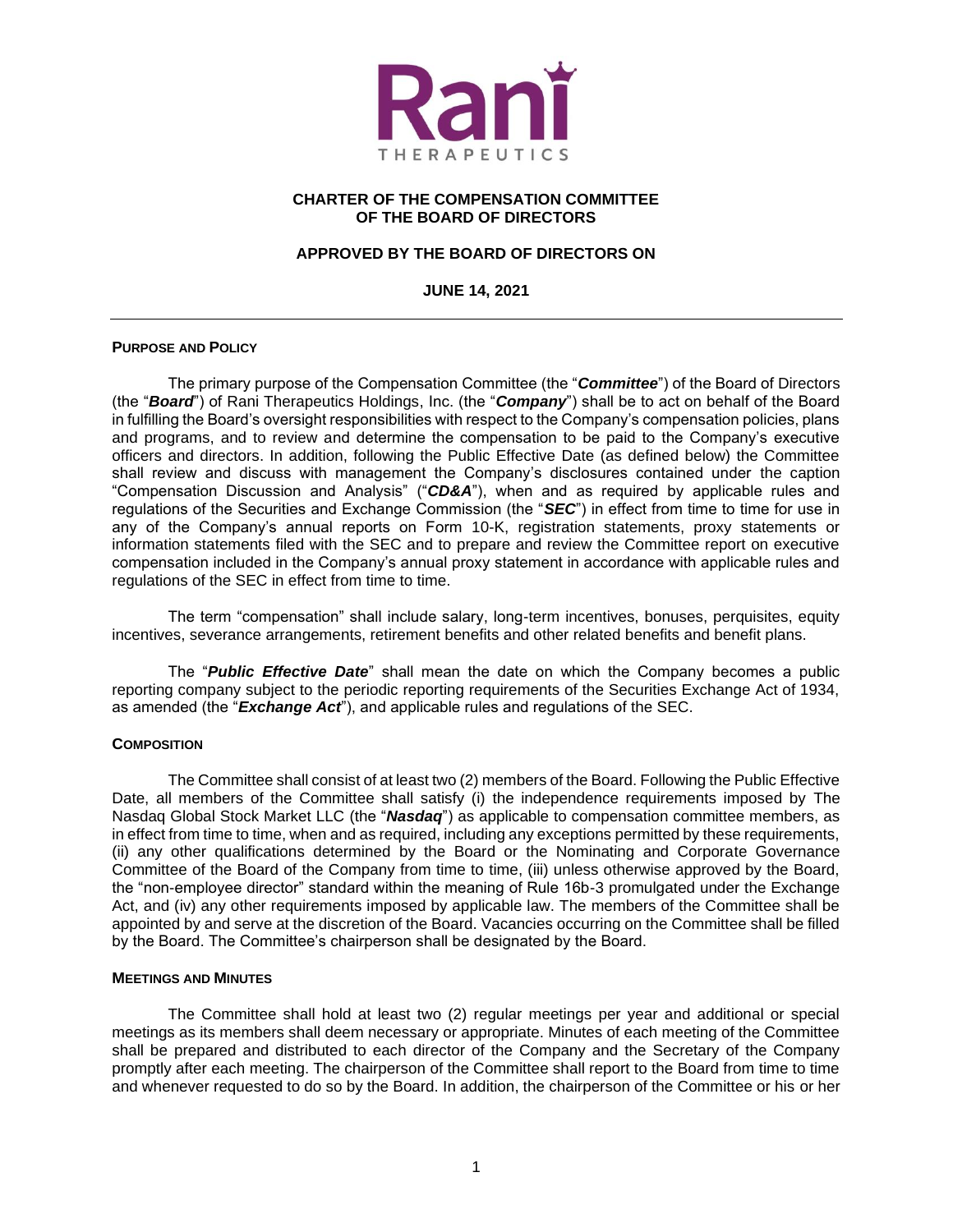delegate shall be available to answer any questions the other directors may have regarding the matters considered and actions taken by the Committee.

## **AUTHORITY**

The Committee shall have access to all books, records, facilities and personnel of the Company as deemed necessary or appropriate by any member of the Committee to discharge his or her responsibilities hereunder, including human resources personnel preparing the CD&A for inclusion in the Company's filings with the SEC following the Public Effective Date. The Committee shall have the authority to obtain, at the expense of the Company, advice and assistance from internal or external legal, accounting or other advisors and consultants. In addition, the Committee shall have sole authority to retain and terminate any compensation consultant to assist the Committee in the evaluation of director, chief executive officer, executive officer or senior executive compensation, including sole authority to approve such consultant's reasonable fees, other retention terms and all at the Company's expense. The Committee shall also have authority to pay, at the expense of the Company, ordinary administrative expenses (including expenditures for external resources) that the Committee deems necessary or appropriate in carrying out its duties. Except as limited by applicable law, rules and regulations, the Committee shall have authority to require that any of the Company's personnel, counsel, accountants or investment bankers, or any other consultant or advisor to the Company, attend any meeting of the Committee or meet with any member of the Committee or any of its special, outside legal, accounting or other, advisors or consultants.

Following the Public Effective Date, the Committee may form and delegate authority to subcommittees as appropriate, including, but not limited to, a subcommittee composed of one or more members of the Board or officers of the Company to grant stock awards under the Company's equity incentive plans to persons who are not then subject to Section 16 of the Exchange Act. Delegation by the Committee to any subcommittee shall not limit or restrict the Committee on any matter so delegated, and, unless the Committee alters or terminates such delegation, any action by the Committee on any matter so delegated shall not limit or restrict future action by such subcommittee on such matters. The operation of the Committee shall be subject to the Bylaws of the Company as in effect from time to time and Section 141 of the Delaware General Corporation Law. The approval of this Compensation Committee Charter by the Board shall be construed as a delegation of authority to the Committee with respect to the responsibilities set forth herein.

#### **RESPONSIBILITIES**

To implement the Committee's purpose, the Committee shall have the following responsibilities. The Committee may supplement and, except as otherwise required by applicable law or the requirements of Nasdaq, deviate from these activities as appropriate under the circumstances:

**1. Overall Compensation Strategy**. The Committee shall review and recommend to the Board the overall compensation strategy and policies for the Company, and any modifications (as needed), including:

- (a) reviewing and recommending to the Board corporate performance goals and objectives relevant to the compensation of the Company's executive officers and other senior management, as appropriate, which powers shall include the power to exercise discretion to recommend to the Board adjusted compensation based on such goals and objectives;
- (b) evaluating and recommending to the Board the compensation plans and programs advisable for the Company, as well as evaluating and approving the modification or termination of existing plans and programs;
- (c) recommending to the Board policies with respect to equity compensation arrangements with the objective of appropriately balancing the perceived value of equity compensation and the dilutive and other costs of that compensation to the Company;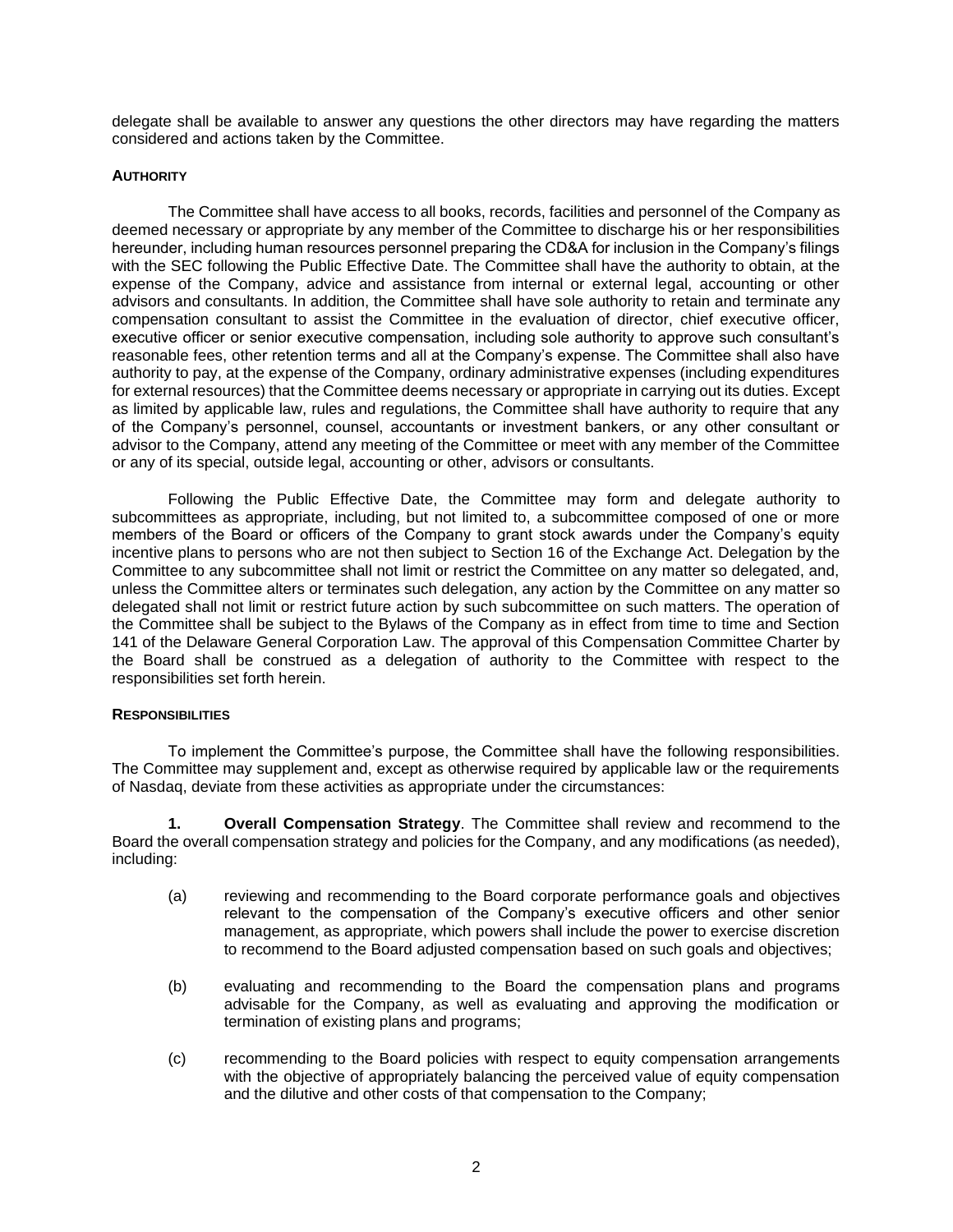- (d) reviewing compensation practices and trends to assess the adequacy and competitiveness of the Company's executive compensation programs among comparable companies in the Company's industry; however, the Committee shall exercise independent judgment in determining and recommending to the Board the appropriate levels and types of compensation to be paid;
- (e) reviewing and recommending to the Board the terms of any employment agreements, severance arrangements, change-of-control protections and any other compensatory arrangements (including, without limitation, perquisites and any other form of compensation) for the Company's executive officers and, as appropriate, other senior management;
- (f) reviewing and recommending to the Board any compensation arrangement for any executive officer involving any subsidiary, special purpose or similar entity, taking into account the potential for conflicts of interest in such arrangements and whether the arrangement has the potential to benefit the Company;
- (g) recommending to the Board approval of any loans by the Company to employees;
- (h) reviewing the Company's practices and policies of employee compensation as they relate to risk management and risk-taking incentives, to determine whether such compensation policies and practices are reasonably likely to have a material adverse effect on the Company; and
- (i) evaluating the efficacy of the Company's compensation policy and strategy in achieving expected benefits to the Company and otherwise furthering the Committee's policies.

**2. Compensation of Chief Executive Officer.** The Committee shall review and recommend to the Board the compensation and other terms of employment of the Company's Chief Executive Officer and shall evaluate the Chief Executive Officer's performance in light of relevant corporate performance goals and objectives, taking into account, among other things, the policies of the Committee and the Chief Executive Officer's performance in:

- (a) fostering a corporate culture that promotes the highest level of integrity and the highest ethical standards;
- (b) developing and executing the Company's long-term strategic plan and conducting the business of the Company in a manner appropriate to enhance long-term stockholder value;
- (c) achieving the Chief Executive Officer's individual performance goals and objectives; and
- (d) the achievement of any other corporate performance goals and objectives deemed relevant to the Chief Executive Officer as established by the Committee.

In determining the long-term incentive component of the Chief Executive Officer's compensation, the Committee should seek to achieve an appropriate level of risk and reward, taking into consideration the Company's performance and relative stockholder return, the potential benefits and costs to the Company of the award and such other criteria as the Committee deems advisable. The Committee may, in its sole discretion, consult with other independent members of the Board, including the Lead Independent Director or members who serve on the Board's Nominating and Corporate Governance Committee, in determining the Chief Executive Officer's compensation. Following the Public Effective Date, the Chief Executive Officer may not be present during the voting or deliberations regarding his or her compensation.

**3. Compensation of Other Executive Officers and Senior Management**. The Committee shall review and recommend to the Board the individual and corporate performance goals and objectives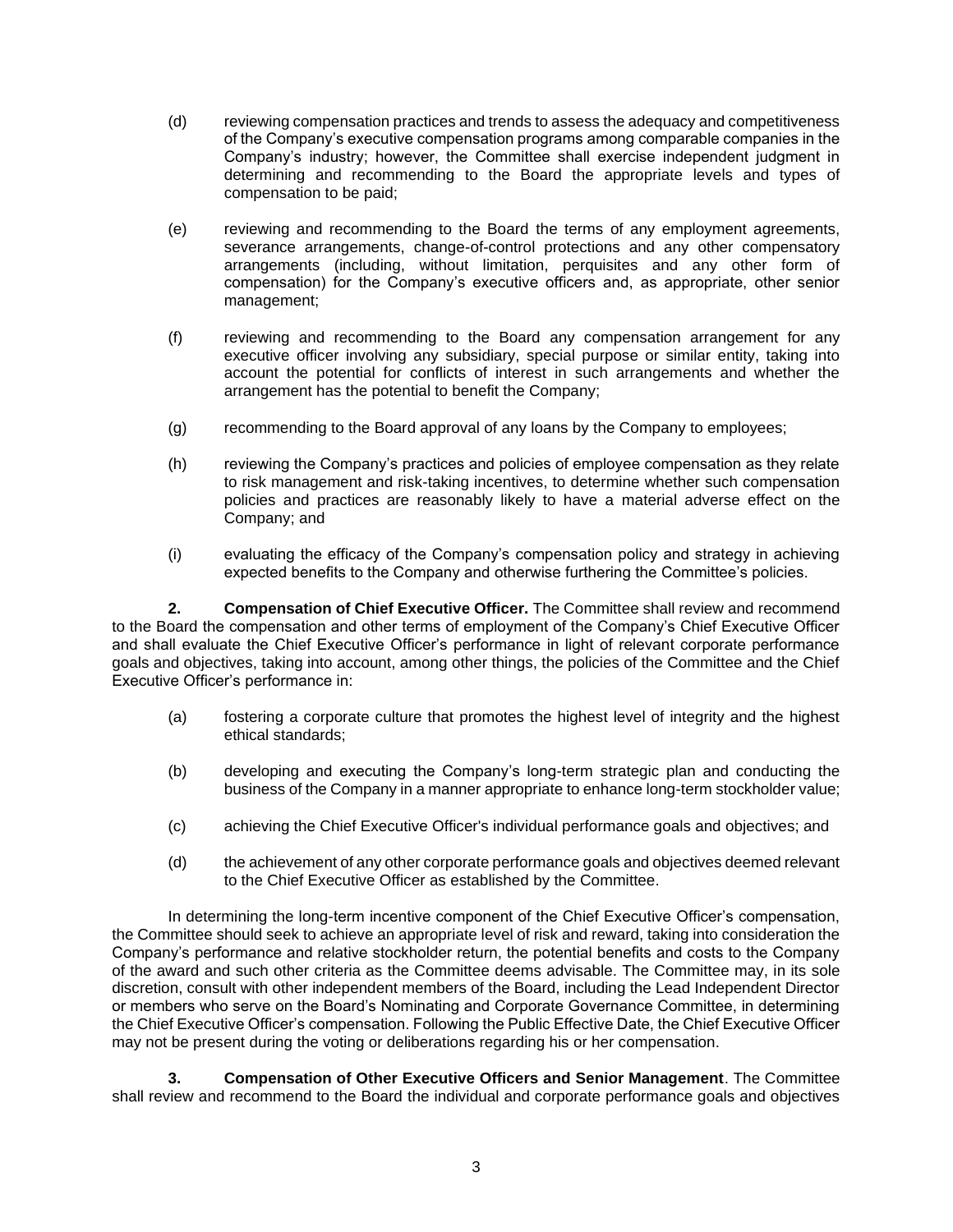of the Company's other officers (as that term is defined in Section 16 of the Exchange Act and Rule 16a-1 thereunder, referred to as "executive officers" herein) and other senior management, as appropriate, that are periodically established. The Committee shall determine and recommend to the Board all elements of the compensation and other terms of employment of these executive officers and other senior management, as appropriate, taking into consideration the person's success in achieving his or her individual performance goals and objectives and the corporate performance goals and objectives deemed relevant to the person as established by the Board. The Chief Executive Officer may be present during these deliberations, but may not vote.

**4. Compensation of Directors**. The Committee shall review and recommend to the Board the type and amount of compensation to be paid or awarded to Board members, including any consulting, retainer, Board meeting, committee and committee chair fees and stock option grants or awards. The Committee may invite the Company's Chief Executive Officer to be present during these deliberations.

**5. Selection of Compensation Consultants, Independent Legal Counsel and Other Advisors**. The Committee shall have direct responsibility for the appointment, compensation and oversight of the work of compensation consultants, independent legal counsel or any other advisors engaged for the purpose of advising the Committee. Such compensation consultants, independent legal counsel or other advisors and consultants shall report directly, and be accountable, to the Committee. The Committee may select compensation consultants, independent legal counsel and other advisors to the Committee only after assessing the independence of such person in accordance with the requirements of Nasdaq.

**6. Administration of Benefit Plans**. The Committee shall have full power and authority to adopt, amend and terminate the Company's stock option plans, stock appreciation rights plans, pension and profit sharing plans, incentive plans, stock bonus plans, stock purchase plans, bonus plans, deferred compensation plans and sub-plans thereof and similar programs. The Committee may also oversee any committee appointed by the Board to exercise administrative and or investment authority of any such plans in accordance with the plan's governing documents and the Employee Retirement Income Security Act of 1974 ("*ERISA*"). Subject to any limitations in this charter, the Committee shall have full power and authority to administer these plans, establish guidelines, interpret plan documents, select participants, approve grants and awards, approve modifications to awards, and exercise such other power and authority as may be permitted or required under such plans, including with respect to the Chief Executive Officer, other executive officers and senior management. Notwithstanding the foregoing, the Board shall retain the right to act on all such matters without limiting the Committee's authority, subject to compliance with applicable laws and regulations.

**7. Compensation Discussion and Analysis**. When and as required by applicable rules and regulations of the SEC in effect from time to time, the Committee shall review and discuss with management the Company's disclosures contained under the caption "Compensation Discussion and Analysis" for use in any of the Company's annual reports on Form 10-K, registration statements, proxy statements or information statements and make recommendations to the Board that the CD&A be approved for inclusion in the Company's annual reports on Form 10-K, registration statements, proxy statements or information statements.

**8. Conflict of Interest Disclosure**. The Committee shall review and discuss with management any conflicts of interest raised by the work of a compensation consultant or advisor retained by the Committee or management and how such conflict is being addressed, and prepare any necessary disclosure in the Company's annual proxy statement in accordance with applicable SEC rules and regulations.

**9. Committee Report**. Following the Public Effective Date, the Committee shall prepare and review the Committee report on executive compensation to be included in the Company's annual proxy statement in accordance with applicable SEC rules and regulations.

**10. Committee Self-Assessment**. Following the Public Effective Date, the Committee shall review, discuss and assess its own performance at least annually. The Committee shall also periodically